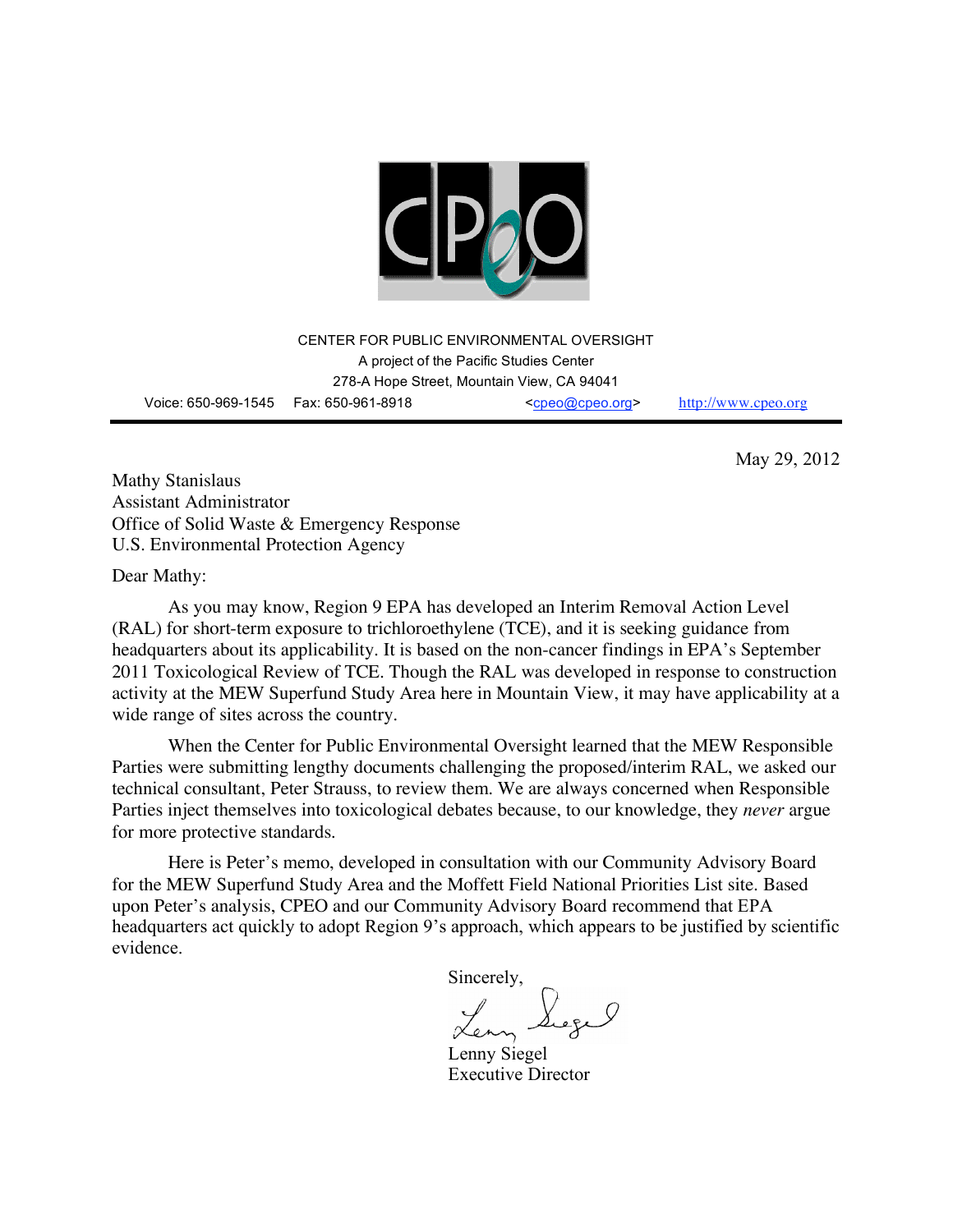# **MEMORANDUM**

**TO:** Lenny Siegel **FROM:** Peter Strauss **DATE:** Tuesday, May 22, 2012 **SUBJ: Removal Action Levels (RALs) for TCE**

In late 2011, as a consequence of construction activities at the MEW Superfund Site in Mountain View, EPA Region 9 staff began talking with building owners about establishing an Interim Removal Action Level (RAL) for TCE. The site has elevated levels of TCE in soil and shallow groundwater and is subject to a vapor intrusion mitigation strategy. One element of this strategy imposes requirements on new construction and major modification as well as activities that significantly disturb the subsurface. The construction activities taking place in some of the buildings are major renovations with penetrations into the slab to place utility lines, thus having the possibility to disturb the underlying soil and creating a pathway for vapor to reach indoors. Furthermore, ventilation systems are not fully operable during construction. EPA is therefore attempting to establish guidelines about when and how to conduct sampling, and what levels would constitute an exceedence of allowable short-term or acute exposure. It has stated that:

In light of this information [i.e., finalization of the Toxicological Review of TCE in September 2011] and as a matter of good construction practice, EPA recommends that you take this interim removal action level into account and that the buildings be maximally ventilated while workers are inside the building and subsurface conduits remain open to ensure that workers are protected from Site contaminants. EPA also recommends that the Sampling Plan include monitoring for TCE in air and contingency measures if the interim removal action level is exceeded while subsurface conduits remain open and there is potential exposure to workers.

### **Background on the Proposed Interim RAL**

The RALs are chemical-specific concentrations for individual contaminants that may be used to support a decision by EPA to undertake a removal action or to undertake some additional type of action, including increased monitoring. They are not meant to define a protective level and should not be confused with Regional Screening Levels (formerly PRGs) or with cleanup levels or cleanup standards. EPA guidance states, "When based on an RfC (reference concentration) or RfD (reference dose), the OSWER policy calls for setting RALs at levels that correspond to a hazard quotient of 3" because of uncertainty in the non-carcinogenic values (EPA 2008). The reference concentration is the estimated level at which continuous inhalation is unlikely to have deleterious effects on humans, including sensitive populations. It is generally used as the basis for establishing noncancer health endpoints.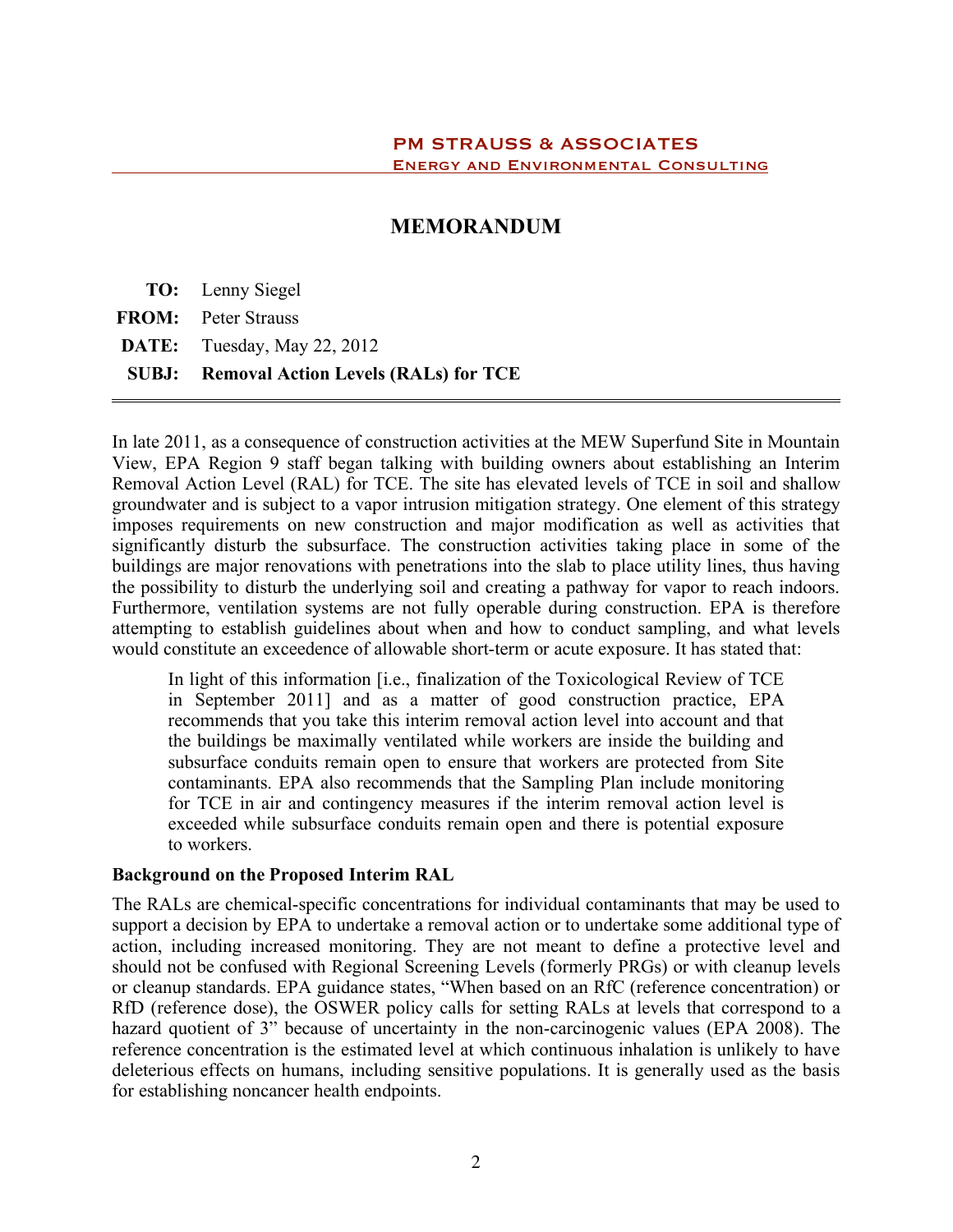Region 9 developed the Interim RAL for TCE of 15  $\mu$ g/m<sup>3</sup> by applying the reference concentration (RfC) of 2  $\mu$ g/m<sup>3,</sup> developed in the 2011 Toxicological Review and published in IRIS. This is for a continuous 24-hour exposure. The site-specific remediation goal for the site is 5  $\mu$ g/m<sup>3</sup> for TCE, (2  $\mu$ g/m<sup>3</sup> adjusted for a ten-hour workday). This is equivalent to a hazard quotient of 1. The RAL was developed by multiplying 5  $\mu$ g/m<sup>3</sup> (i.e., the hazard quotient) by three, producing an indoor air concentration of  $15 \mu g/m<sup>3</sup>$  for workplaces in the MEW area.

Somewhat unique to TCE, the noncancer health endpoints include kidney effects, neurological effects, immunological effects, and congenital cardiac effects. While the first three are the result of chronic exposure at around 2  $\mu$ g/m<sup>3</sup>, the fourth effects occur in a window of time of 21 days during the first trimester of pregnancy. Thus, EPA Region 9 believes that based upon the Toxicological Review, a short-term standard is needed. They have requested that EPA headquarters clarify how the RfC should be used in the establishment of such a standard.

# **The Responsible Parties Response**

The MEW companies and the Mountain View Commercial Owners Group (hereafter referred to as the Companies) performed an independent analysis of EPA's Interim RAL, and they have sent a letter to EPA Headquarters objecting to the imposition of this short-term exposure guideline. They are concerned with "EPA Region 9's conclusion and communication to others that very short-term exposure to TCE at the MEW site should be limited to concentrations as low as 15 micrograms per cubic meter  $(\mu g/m^3)$  in air vapor and that short-term exposure above this level may have teratogenic effects." (A teratogen is defined as any agent or factor that induces or increases the incidence of abnormal prenatal development.) In the Toxicological Review, EPA identified Congenital Cardiac Defects as one of the health endpoints likely to be caused by exposure to TCE. They dispute the fact that the RfC developed in the Toxicological Review applies to short-term effects. Furthermore, they argue that the study design of the Toxicological Review did not attempt to address teratogenic effects, and that any short-term standards are inappropriate.

Furthermore, the companies state that the RAL under consideration is inconsistent with current short-term exposure screening levels that are used by other agencies of the federal government. They are concerned that "as applied at the MEW Superfund site,  $15 \mu g/m^3$  of TCE in indoor air (referred to herein as the 'short-term RAL') would trigger the cessation of work or modified duty (e.g., the use personal protective equipment) for commercial, industrial and construction workers." They request that these proposed RALs be reviewed by Headquarters and made consistent with other government standards.

# **Issues**

There are four important issues that need to be resolved.

The first issue is whether the information in the IRIS file can be used to determine acute or shortterm health effects. The Companies' analysis states, "There is no indication in the EPA toxicity review document or in the on-line IRIS file for TCE indicating the RfC is intended for anything other than chronic exposure averaging." In most cases, the Toxicological Reviews are meant to establish reference levels for long-term chronic exposure. Additionally, guidance from EPA on setting RALs also indicates that they should be used for long-term chronic exposures. However, it is difficult to overlook the fact that for one health endpoint, a specific window of relatively short-term exposure may elicit the deleterious effect. Region 9 has requested guidance from Headquarters about whether and how the reference concentrations should be applied to shortterm exposures.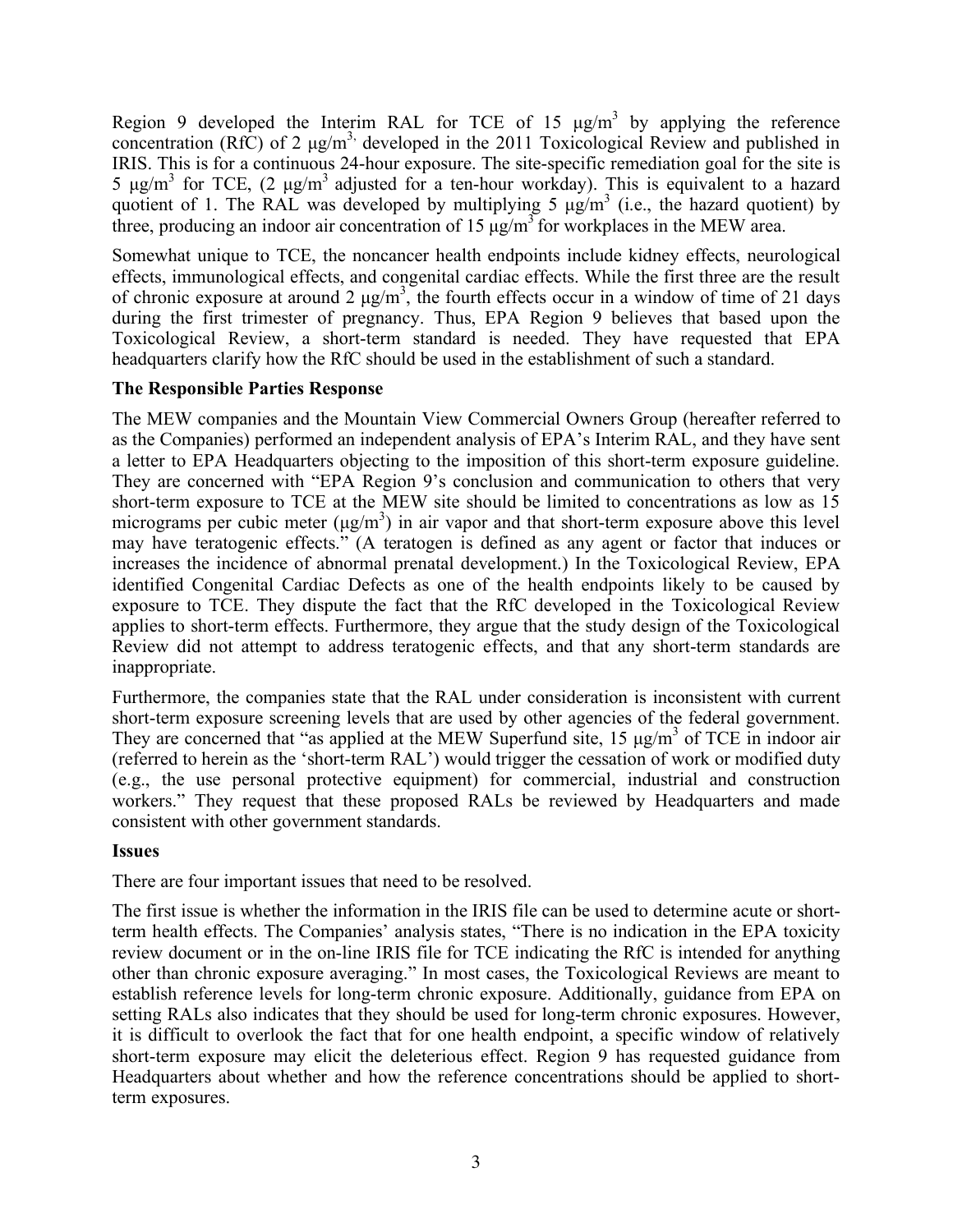The second issue deals with what health endpoints should be used in developing the RAL. The Companies maintain that the explicit identification of TCE as a teratogen and the identification of a corresponding and appropriate exposure averaging time was not a focus or goal associated with the EPA (2011) TCE toxicological review. The Companies' analysis states that: "A thorough and objective weight-of-evidence analysis would likely conclude that TCE should not be identified as a teratogen." It also states, "Because of the importance of the issue in the possible derivation and use of a RAL for risk management and risk communication, the issue of a causal link between TCE exposure and developmental effects warrants a more focused evaluation." The Toxicological Review indicates multiple non-cancer health endpoints, including neurological effects, immunological effects, and kidney effects, as well as teratogenic effects. The approach used in the Toxicological Review was to select a value supported by multiple effects. As noted above, the RfC of 2  $\mu$ g/m<sup>3</sup> is based in part on critical heart malformations, occurring within a window of 21 days during the first trimester. It does not appear that this warrants further analysis except when new information is developed. The RfC recently published (September 2011) included the latest information.

The third issue is consistency with other allowable acute and short-term exposure values. The Companies cite several studies that have acute exposures several orders of magnitude higher than the proposed Interim RAL, but those values are out of date and unprotective. These include recommendations by the National Advisory Committee for Acute Exposure Guideline Levels for Hazardous Substances (NAC AEGL Committee) for the general public of 410,000  $\mu$ g/m<sup>3</sup> as an 8-hour average (NAC 2009). AEGLs represent threshold exposure limits and are applicable to emergency exposure periods ranging from 10 minutes to 8 hours. However, the AEGL is an interim value, awaiting peer review. The values were developed in 2004. The Agency for Toxic Substances and Disease Registry (ATSDR) has developed an acute duration inhalation minimal risk level (MRL) of 11,000  $\mu$ g/m<sup>3</sup> and an intermediate inhalation MRL (15-364 days) of 540  $\mu$ g/m<sup>3</sup> based on neurological effects (ATSDR 1997). However, these values considered only neurological effects and were developed in 1997. OSHA permissible exposure is 8-hour timeweighted average (TWA) of 537,000  $\mu$ g/m<sup>3</sup>, with 1,612,000  $\mu$ g/m3 as a 5-minute maximum short-term exposure limit (STEL) allowable in any 2-hour period in the workplace. The National Institute for Occupational Safety and Health (NIOSH) recommends an exposure limit of 134,000  $\mu$ g/m<sup>3</sup> as a 10-hour TWA. I do not doubt that the Companies have correctly cited these other data; however, they do not include the new data developed in the 2011 Toxicological Review, especially as it relates to Congenital Cardiac Defects.

The fourth, policy issue is perhaps the most important. This dispute shines a bright light on what the 2011 Toxicological Review does not say. For more than a decade, EPA has been attempting to develop new standards for TCE. After developing the basis for standards in 2011, practical considerations must come into play. Indeed, Region 9's attempt to develop an interim RAL as construction on contaminated land is taking place is a practical response to protecting the public (in this case, workers). No matter how the above issues are resolved, there needs to be a point at which EPA can recommend that short-term contamination is too high, and one must take measures to prevent this. Because the Interim RAL would be used as guidance in a construction project, and not imposed as a stop work level, in my view, EPA has appropriately attempted to protect the public.

Some might ask whether the Interim RAL should be applicable because one would not expect pregnant women to be part of the construction workforce. This assumption, particularly when applied to the wide range of people at a typical commercial construction site, is out of date and inappropriate. This logic would violate the civil rights of women. More important, even if there